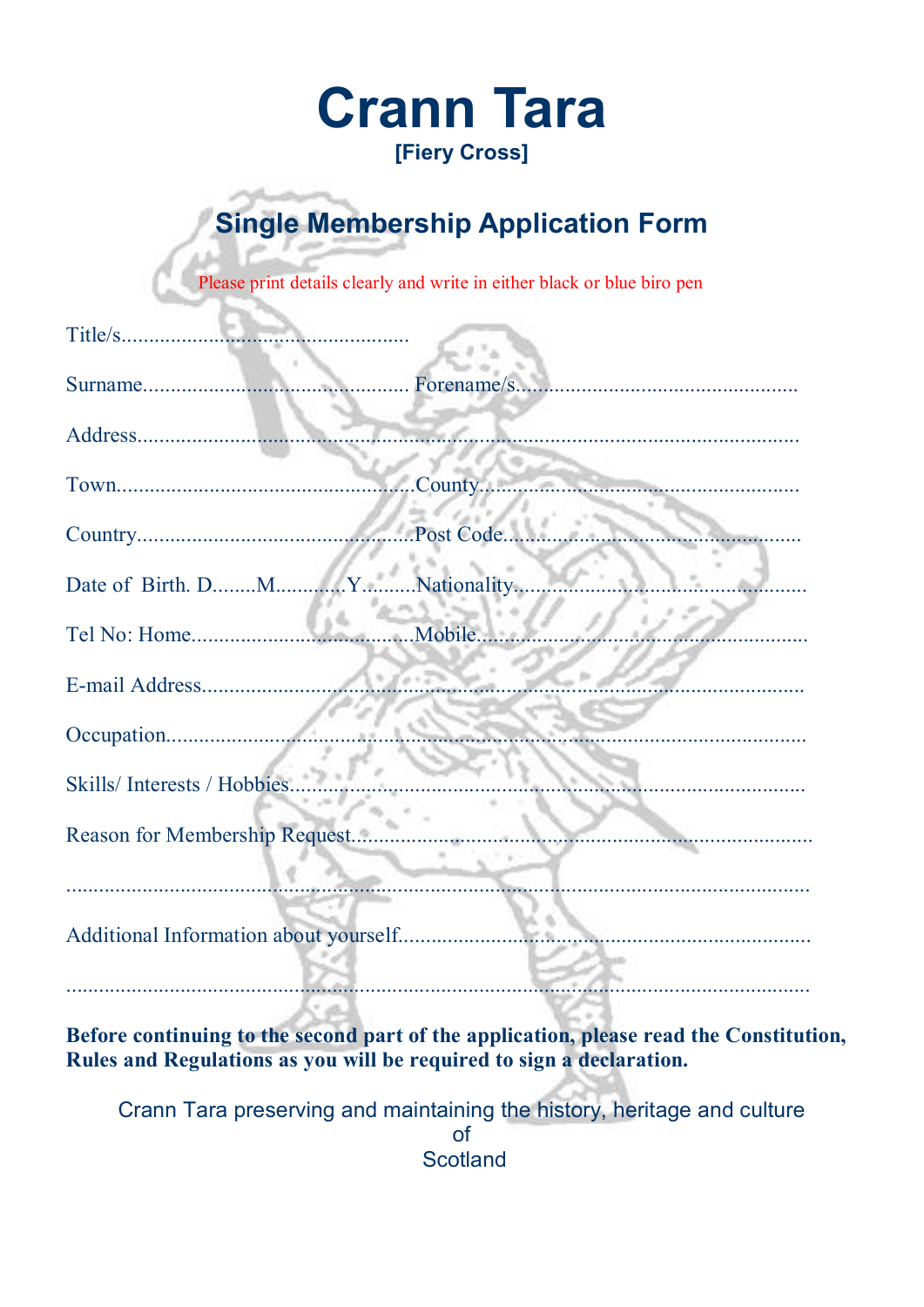## **Declaration/Disclaimer**

I confirm that the information is correct and true at the time of writing. I have read, understood and agree to comply with the Rules and Regulation and Constitution as set by Crann Tara [ Fiery Cross ] and that I over the age of consent.

This submission of application does not automatically guarantee you group membership and any decisions regarding this application are final and are not subject to any appeal. Should membership be granted, Crann Tara has the right to revoke it should the Rules and Regulations be broken. Further to this application the information given will be held in the strictest confidence and will not be disclosed to any third parties. The application will be subject to committee approval.

S. Ma

## Membership Fee is £15.00 Donations over and above the membership fee are optional

| Including an optional donation.<br>I here by enclosed the sum of £                                           |  |
|--------------------------------------------------------------------------------------------------------------|--|
|                                                                                                              |  |
|                                                                                                              |  |
| Date/Month/Year: DMY.                                                                                        |  |
| If you do not have a sponsor, contact the secretary, [details below].                                        |  |
| Please state the preference of colour of membership wallet you would like by ticking the<br>appropriate box. |  |
| <b>Burgundy</b>                                                                                              |  |
| Green                                                                                                        |  |
| Please remember to include photograph. Completed membership form to be returned to:                          |  |
| FAO The Secretary, Crann Tara,                                                                               |  |
| 3, Bush Cottages, Glen Tanar, Aboyne, Scotland AB34 5EU                                                      |  |
| Pictures can be sent by e-mail to cranntara $1320$ @btinternet.com                                           |  |
| Crann Tara preserving and maintaining the history, heritage and culture<br>$\mathsf{of}$<br><b>Scotland</b>  |  |
|                                                                                                              |  |